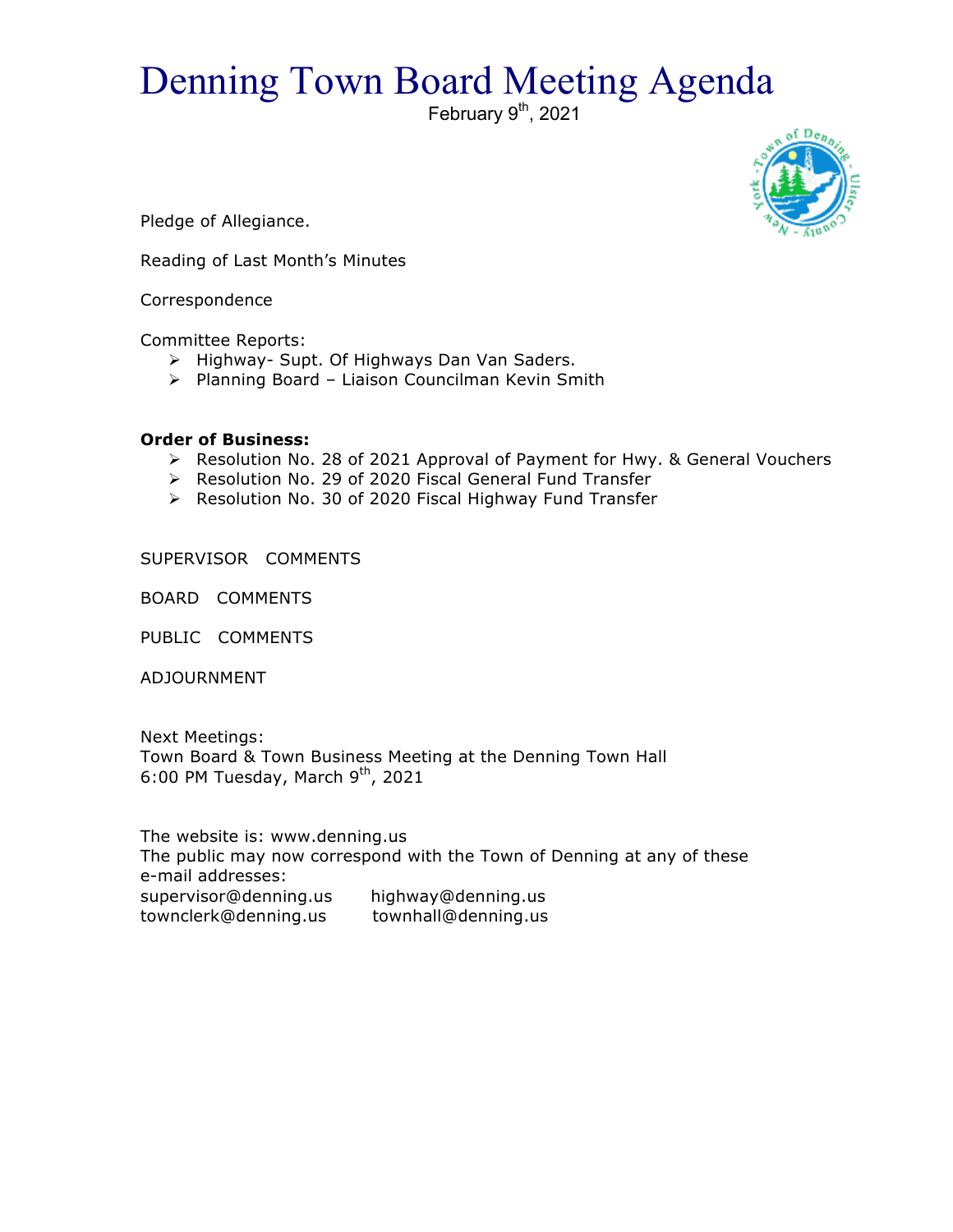Denning Town Board & Business Meeting February  $9<sup>th</sup>$ , 2021 Resolution No. 28 of 2021

**WHEREAS** New York State General Municipal Law Sections 103 and 104-4 permit the pre-audit function of vouchers, as a form of internal controls in the checking of claims and supporting documentation. And

**WHEREAS** the Sections 118 and 119 of New York State Municipal Law also authorize the auditing authority to approve of Said vouchers. AND

**WHEREAS** the Office of the New York State Comptroller Division of Local Governments and Accountability: Budgets and Finances also approves of this method.

**NOW THEREFORE BE IT RESOLVED** that the Town of Denning Town Board **HEREBY** approves of and authorizes payment of the following Warrants:

Highway Fund Warrant No. 2 Prep Pay Vouchers #.

Highway Vouchers Warrant #2, voucher #

General Fund Pre-Pay Warrant No. 2 Vouchers #.

General Fund Pre-Pay Warrant No. 2A Vouchers #.

General Fund Warrant No. 2 Vouchers #

Capital Fund Sewage Disposal Vouchers Warrant No. 2 – None.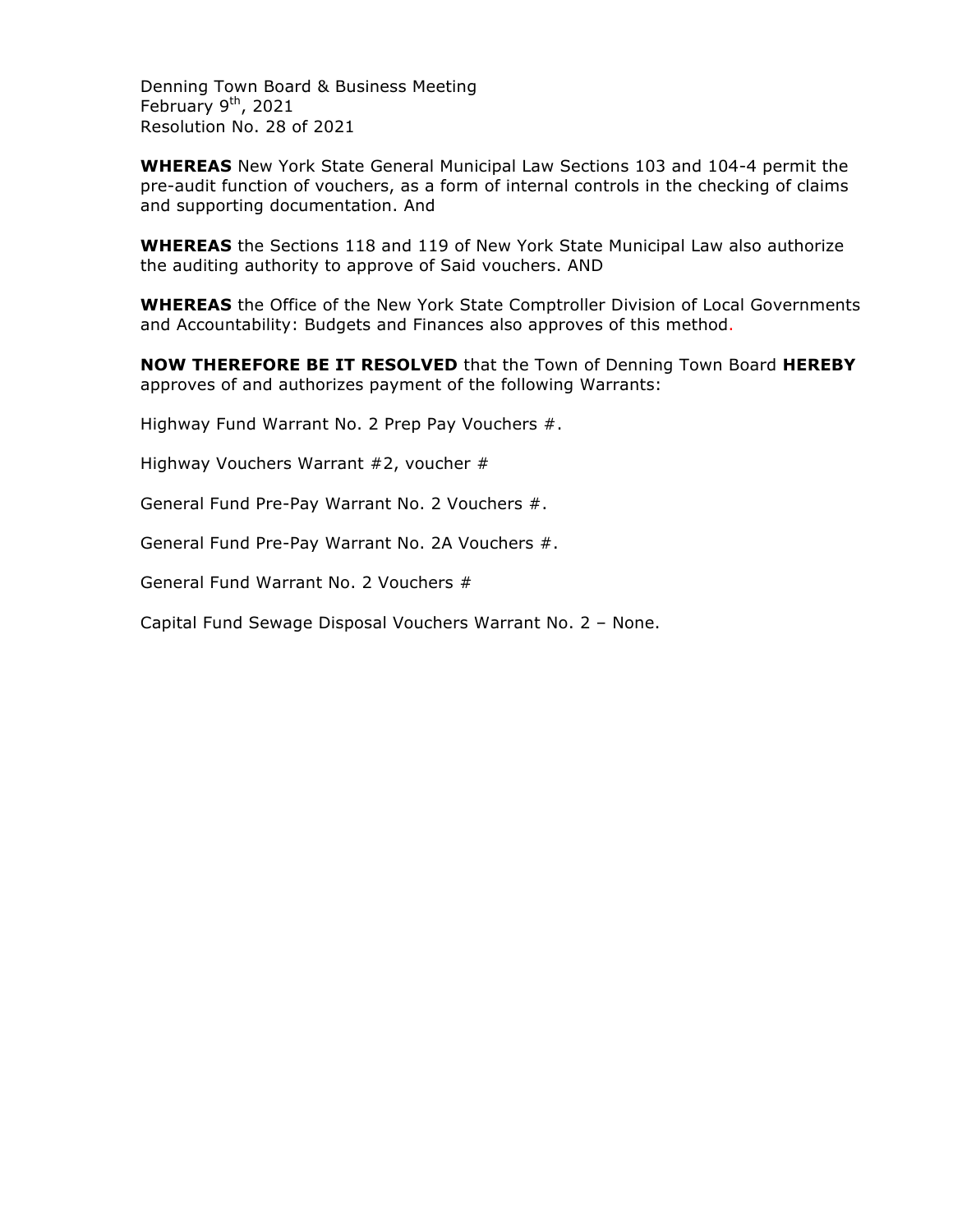Denning Town Board & Business Meeting February  $9^{th}$ , 2021 Resolution No. 29 of 2021

**WHEREAS** New York State Law §113 authorizes the Town Board by resolution to transfer surplus monies, contingent appropriations and unexpended fund balances.

**And WHEREAS** the Town of Denning is in need of a budgetary transfers for the 2020 Budget.

**NOW, THEREFORE, BE IT RESOLVED** that the Town of Denning Town Board authorizes the Supervisor to do the following transfers in the General Fund, and to increase:

A1110.1 Town Justice Personnel in the amount of \$2,200.00 A1110.2 Town Justice Equipment in the amount of \$2,100.00 A3620.4 Safety Inspection Contractual Expense in the amount of \$50.00 A8020.4 Planning Board, Contractual Expense in the amount of \$350.00 A1650.4 Central Communications Contractual Expense in the amount of \$1,350.00 A8160.4 Refuse & Garbage Contractual Expense in the amount of \$12,950.00 A9030.8 Social Security in the amount of \$400.00 A9060.8 Health Insurance in the amount of \$12,400.00

And to Transfer the funds needed from the General Fund Balance A599 in the amount of \$31,800.00.